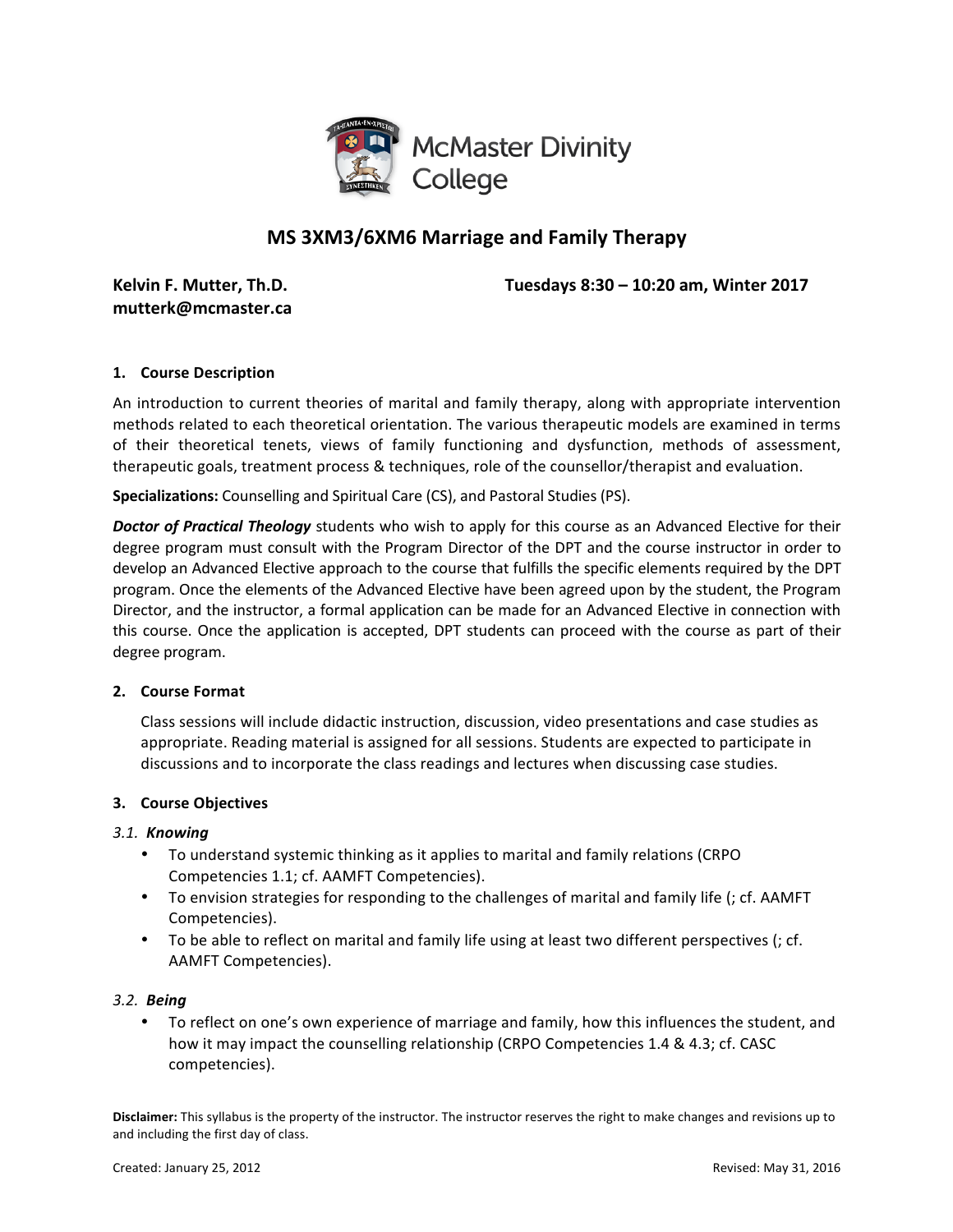## *3.3. Doing*

- To be able to provide a relationship-centred approach to assessment and care that sensitively connects with people and engages them in the healing process (cf. CASC & AAMFT Competencies).
- To be able to facilitate hope by strengthening relational connections within marital and family systems (cf. CASC & AAMFT Competencies).
- To be able to support couples and families as they seek reconciliation, learn to resolve conflict, and experience forgiveness (cf. CASC & AAMFT Competencies).
- To know when and how to make a referral to a qualified counsellor or therapist (cf. CRPO, CASC & AAMFT Competencies.

### **4. Course Texts:**

*Unless otherwise noted, all required textbooks for this class are available from the College's book service, READ On Bookstore, Room 145, McMaster Divinity College. Texts may be purchased on the first day of class. For advance purchase, you may contact READ On Bookstore, 5 International Blvd, Etobicoke, Ontario M9W 6H3* : phone 416.620.2934; fax 416.622.2308; email books@readon.ca. Other book *services may also carry the texts.*

### *4.1. Required Texts*

- Patterson, J., L. Williams, T. M. Edwards, L. Chamow, and C. Grauf-Grounds. Essential Skills in Family Therapy: From the First Interview to Termination, 2nd Edition. New York: Guilford, 2009. ISBN: 9781606233054
- Yarhouse, M. A. & Sells, J. N. *Family Therapies: A Comprehensive Christian Appraisal*. Downers Grove: Intervarsity, 2009. ISBN-13: 9780830828050

#### *4.2. Required Readings (articles)*

- Bartle-Haring, Suzanne, and Arpita Lal. "Using Bowen Theory to Examine Progress in Couple Therapy." *The Family Journal*, 18 (2010), 106–115.
- Buckley, Elizabeth and Philip Decter "From Isolation to Community: Collaborating with children and families in times of crisis." The International Journal of Narrative Therapy and Community Work (2006) No. 2, 3-12. http://www.dulwichcentre.com.au/from-isolation-to-community.pdf
- Chromy, Samantha. "A Solution-Based Approach to Couple Therapy." Journal of Couple & Relationship Therapy, 6 (2007), 71-84.
- Gangamma, Rashmi, Suzanne Bartle-Haring, and Tatiana Glebova. "A Study of Contextual Therapy Theory's Relational Ethics in Couples in Therapy." *Family Relations*, 61(2012), 825–835.
- Gottman, John M., Janice Driver, and Amber Tabares. "Repair During Marital Conflict in Newlyweds: How Couples Move from Attack–Defend to Collaboration." Journal of Family Psychotherapy, 26 (2015), 85–108.
- Hargrave, Terry. "Families and Forgiveness: A Theoretical and Therapeutic Framework." The Family *Journal*, 2 (1994), 339-348.

Disclaimer: This syllabus is the property of the instructor. The instructor reserves the right to make changes and revisions up to and including the first day of class.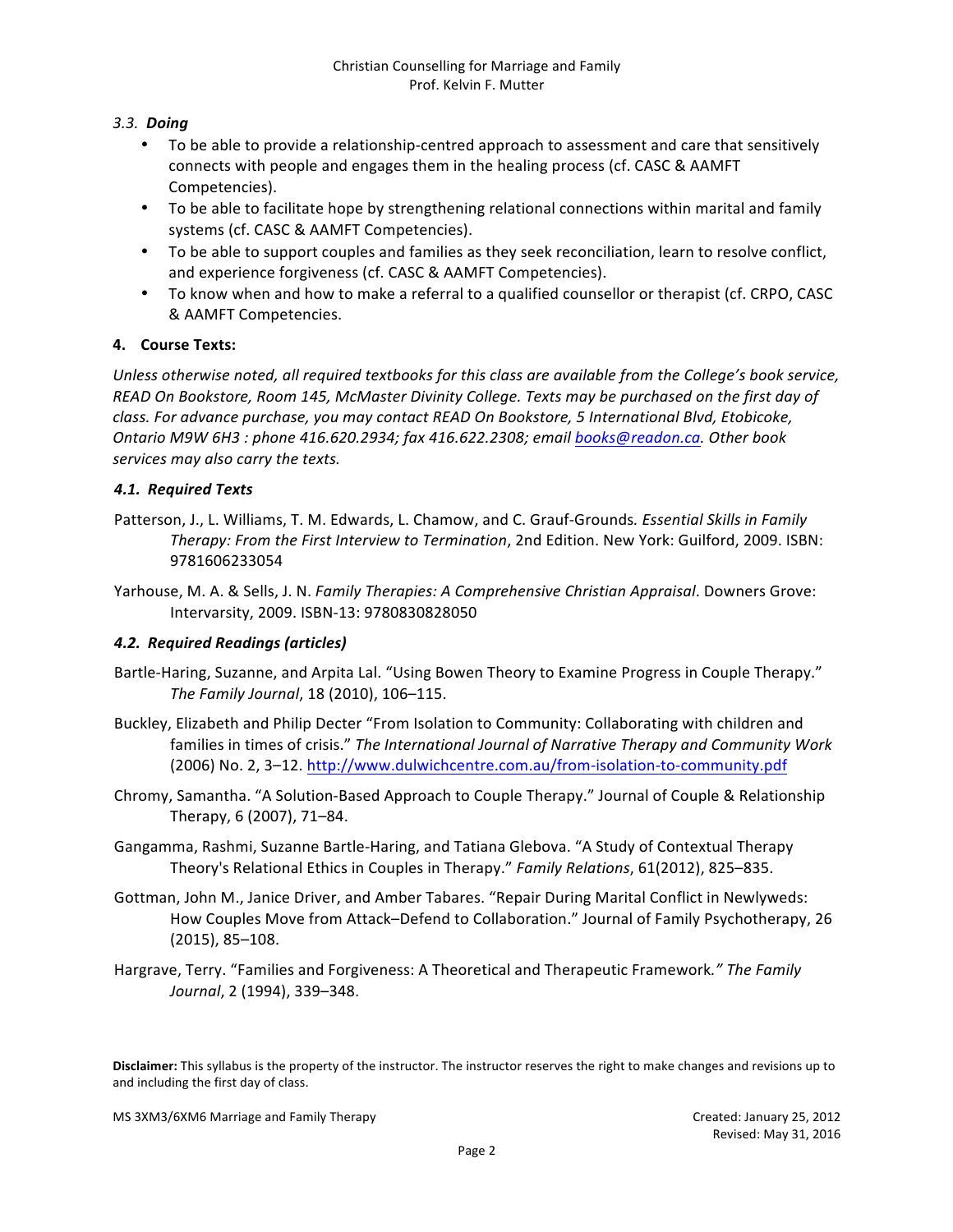- Johnson, Susan M., and Valerie E. Whiffen. "Made to measure: adapting emotionally focused couple therapy to partners' attachment styles." *Clinical Psychology: Science and Practice*, 6(1999), 366– 381.
- Knauth, Donna. " Family Secrets: An Illustrative Clinical Case Study Guided by Bowen Family Systems Theory." Journal of Family Nursing, 9 (2003), 331-344.
- MacKay, Linda. "Trauma and Bowen Family Systems Theory: Working with Adults Who were Abused as Children." Australian and New Zealand Journal of Family Therapy, 33 (2012), 232-241.
- Murphy, Lindsay S., Kelsey Lancy, and Katherine M. Hertlein. "Attending to Social Network Usage in Teen and Family Treatment: A Structural-Developmental Approach." *Journal of Family Psychotherapy*, 24 (2013), 173–187.
- Stavrianopoulos, Katherine, George Faller, and James L. Furrow. "Emotionally Focused Family Therapy: Facilitating Change Within a Family System." *Journal of Couple & Relationship Therapy*, 13  $(2014)$ , 25–43.
- Strand, Paul S., Robert G. Wahler, and Melissa Herring. "The impact of behavior-specific and behaviornonspecific reinforcement on child compliance to mother directives." *Behaviour Research and Therapy*, 39(2001), 1085–1097.
- Trepper, Terry S. "Solution-focused brief therapy with families." Asia Pacific Journal of Counselling and *Psychotherapy*, 3 (2012) 137–148.

### **5.** Course Instructor:

**Biography:** Dr. Kelvin Mutter is an Associate Professor (part-time) at McMaster Divinity College, Dr. Mutter is a Registered Psychotherapist (CRPO); an OAMFT/AAMFT Clinical Fellow & Approved Supervisor; and, a Certified Pastoral Counsellor & Associate Teaching Supervisor (CASC/ACSS). Dr. Mutter's ministry and counselling experience includes both his current work as an individual, couple and family therapist as well as over twelve years in pastoral leadership. Dr. Mutter is married and has three adult children.

**Availability:** Dr. Mutter will be available for one-on-one consultation after class and during breaks on the days class is scheduled. Otherwise, students may contact him at mutterk@mcmaster.ca.

| Week # | Date         | <b>Educational Foci / Assignments</b>                            |
|--------|--------------|------------------------------------------------------------------|
| 1.     | Jan 10, 2017 | <b>Orientation to Course</b>                                     |
|        |              | The Family Therapy: A Paradigm Shift in Psychology               |
| 2.     | Jan 17, 2017 | The "Art" of Couple and Family Therapy                           |
|        |              | Read: (all) Patterson et al. chs. 1 & 6                          |
| 3.     | Jan 24, 2017 | <b>Bowenian Therapy</b>                                          |
|        |              | Read: (CS) MacKay "Trauma and Bowen Family Systems Theory"; (PS) |
|        |              | Yarhouse & Sells ch. 3                                           |
|        |              | Due: Safe and Effective Use of Self (All)                        |

#### **6. Course Schedule:**

Disclaimer: This syllabus is the property of the instructor. The instructor reserves the right to make changes and revisions up to and including the first day of class.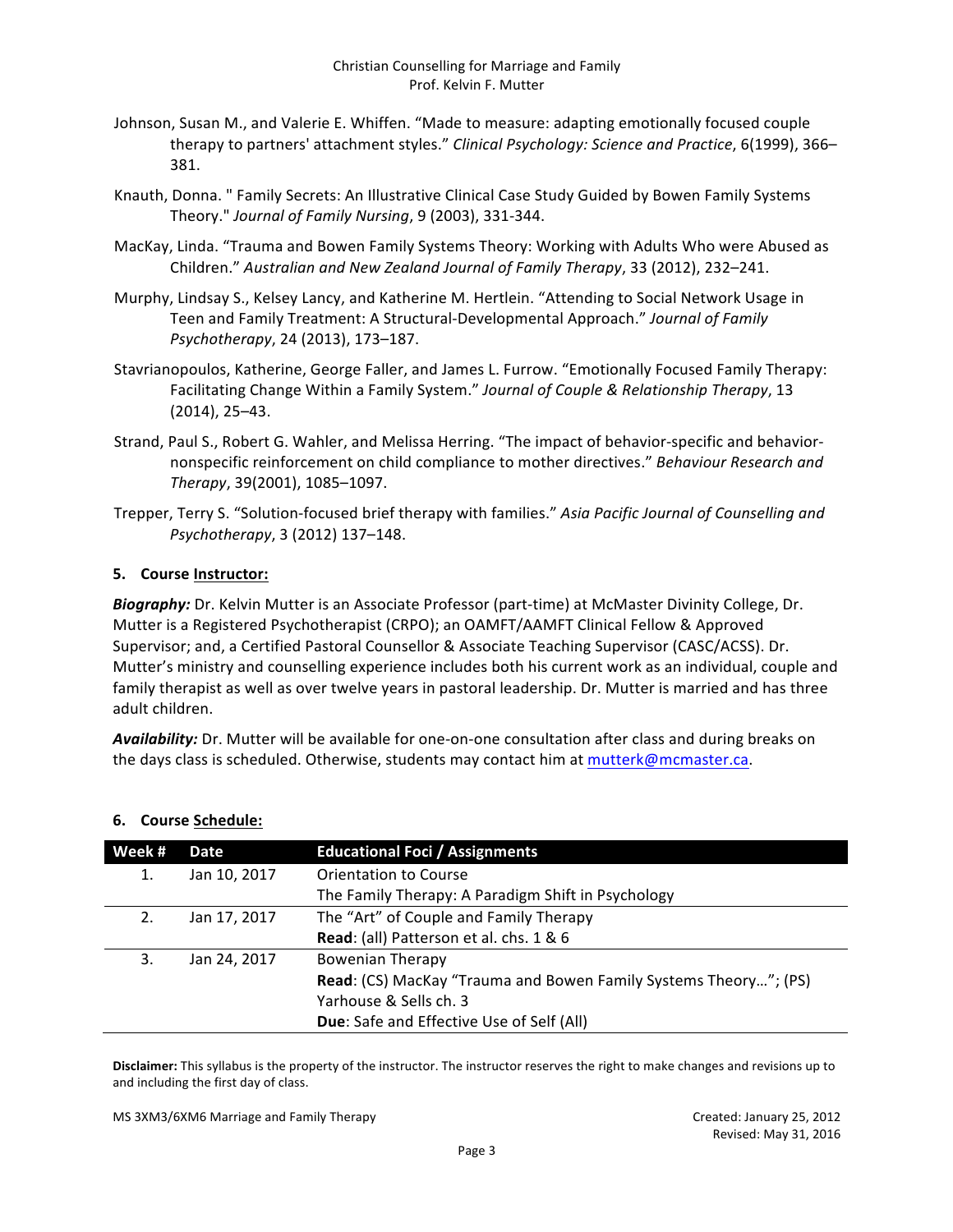| Prof. Kelvin F. Mutter |                |                                                                                                   |  |  |  |
|------------------------|----------------|---------------------------------------------------------------------------------------------------|--|--|--|
| 4.                     | Jan 31, 2017   | Video: Legacy of Unresolved Grief and Loss (McGoldrick)                                           |  |  |  |
|                        |                | Read: (CS) Bartle-Haring and Lal "Using Bowen Theory to Examine Progress                          |  |  |  |
|                        |                | in Couple Therapy"                                                                                |  |  |  |
| 5.                     | Feb 7, 2017    | <b>Structural Family Therapy</b>                                                                  |  |  |  |
|                        |                | Video:                                                                                            |  |  |  |
|                        |                | Read: (CS) Murphy "Attending to Social Network Usage in Teen and Family                           |  |  |  |
|                        |                | Treatment"; (PS) Yarhouse & Sells ch. 5                                                           |  |  |  |
| 6.                     | Feb 14, 2017   | <b>Contextual Therapy</b>                                                                         |  |  |  |
|                        |                | Read: (CS) Gangamma et al. "A Study of Contextual Therapy Theory's                                |  |  |  |
|                        |                | Relational Ethics in Couples in Therapy", Hargrave "Families and                                  |  |  |  |
|                        |                | Forgiveness"; (PS) Yarhouse & Sells ch. 7                                                         |  |  |  |
|                        |                | Due: Review of Essential Skills in Family Therapy (MTS & MDiv)                                    |  |  |  |
| 7.                     | Feb 21, 2017   | <b>READING WEEK</b>                                                                               |  |  |  |
| 8.                     | Feb 28, 2017   | <b>Behavioural Family Therapy</b>                                                                 |  |  |  |
|                        |                | Read: (CS) Strand et al. "The impact of behavior-specific and behavior-                           |  |  |  |
|                        |                | nonspecific reinforcement"; (PS) Yarhouse & Sells ch. 10                                          |  |  |  |
| 9.                     | Mar 7, 2017    | <b>Behavioural Marital Therapy</b>                                                                |  |  |  |
|                        |                | Read: (CS) Gottman et al. "Repair During Marital Conflict in Newlyweds";                          |  |  |  |
|                        |                | (PS) Yarhouse & Sells                                                                             |  |  |  |
| 10.                    | Mar 14, 2017   | Solution-Focused Family Therapy                                                                   |  |  |  |
|                        |                | Video:                                                                                            |  |  |  |
|                        |                | Read: (CS) Trepper "Solution-focused brief therapy with families."; (PS)                          |  |  |  |
|                        |                | Yarhouse & Sells ch. 9                                                                            |  |  |  |
|                        |                | Due: Literature Review Essay (MA/PhD)                                                             |  |  |  |
| 11.                    | Mar 21, 2017   | Solution-Focused / Solution Building Couples Therapy<br>Video: From Divorce Talk To Solution Talk |  |  |  |
|                        |                |                                                                                                   |  |  |  |
|                        |                | Read: (CS) Chromy, "A Solution-Based Approach to Couple Therapy"; (PS)<br>Yarhouse & Sells        |  |  |  |
| 12.                    | Mar 28, 2017   | Narrative Family Therapy                                                                          |  |  |  |
|                        |                | Read: (CS) Buckley and Decter "From Isolation to Community"; (PS)                                 |  |  |  |
|                        |                | Yarhouse & Sells ch. 11                                                                           |  |  |  |
|                        |                | Due: Major research paper (MTS & MDiv)                                                            |  |  |  |
| 13.                    | April 4, 2017  | <b>Emotionally Focused Couples Therapy</b>                                                        |  |  |  |
|                        |                | Video:                                                                                            |  |  |  |
|                        |                | Read: (CS) Johnson and Whiffen "Made to measure"; (PS) Yarhouse &                                 |  |  |  |
|                        |                | Sells                                                                                             |  |  |  |
|                        |                | Due: Application Essay: Design a Support Group (MA/PhD)                                           |  |  |  |
| 14.                    | April 11, 2017 | <b>Emotionally Focused Family Therapy</b>                                                         |  |  |  |
|                        |                | Read: (CS) Stavrianopoulos et al. "Emotionally Focused Family Therapy";                           |  |  |  |
|                        |                | (PS) Yarhouse & Sells ch. 8                                                                       |  |  |  |

Christian Counselling for Marriage and Family

Disclaimer: This syllabus is the property of the instructor. The instructor reserves the right to make changes and revisions up to and including the first day of class.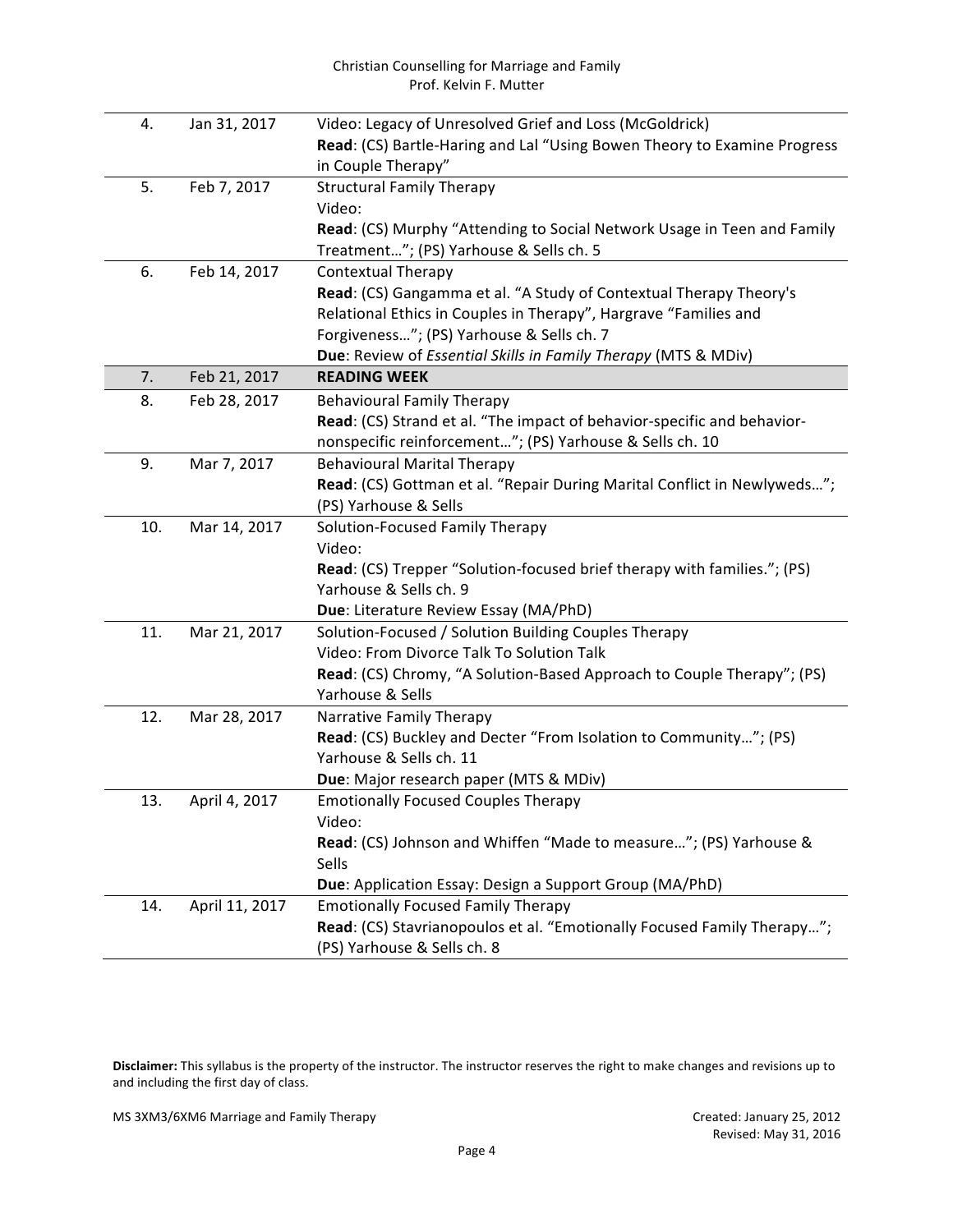# **7.** Course Requirements:

| <b>Assignments</b>             |                 | Percentage of grade |               |  |
|--------------------------------|-----------------|---------------------|---------------|--|
|                                | <b>MTS/MDiv</b> |                     | <b>MA/PhD</b> |  |
|                                | <b>CS</b>       | <b>PS</b>           |               |  |
| Participation                  | 10              | 10                  |               |  |
| Safe and Effective Use of Self |                 | 20                  | 10            |  |
| Book Review: Patterson et al.  |                 | 30                  |               |  |
| Major Research Paper           |                 | 40                  |               |  |
| Literature Review Essay        |                 |                     | 50            |  |
| <b>Application Essay</b>       |                 |                     | 40            |  |

# **7.1. Participation (Knowing, Being, Doing).**

Class sessions will include a mixture of lecture, discussion and case reflection. The participation grade will be assessed on the basis of the student's engagement with class activities as well as the student's ability to respect others in their interactions, to demonstrate familiarity with the readings and texts, and apply the course material in specific situations.

### **7.2.** Safe and Effective Use of Self (Knowing, Being, Doing) (15%) Due: Jan 24, 2017

**Safe and Effective Use of Self** refers to a professional's learned capacity to understand his or her own subjective context and patterns of interaction as they inform his or her participation in a ministry, counselling or therapeutic relationship. It also speaks to the professional's self-reflective use of his or her personality, insights, perceptions, and judgments in order to optimize interactions with those to who they counsel or minister to. (Definition adapted from the CRPO website).

#### **Pastoral Studies Specialization: Family Life Cycle Awareness**

Goals: (1) For the student to become consciously aware of his/her own life experiences and how these have shaped his/her life. (2) For the student to reflect on how his/her own life experiences may affect the way s/he interacts with clients and client families.

#### Instructions:

• Identify a) the phase of the "individual life cycle" you are currently experiencing, b) the phase of the "marital/couple life cycle" you are currently experiencing, and, c) the phase of the "family life cycle" you are currently experiencing.

• Describe the most recent individual/couple/family life cycle transitions you have experienced and the effect this change has had on your life. How have these experiences shaped your life? Is there any aspect of this transition that may be unresolved?

• Describe any individual/couple/family life cycle transitions you dealing with at the present time. Is there anything that you are finding to be particularly challenging? How do you imagine these experiences might impact your work with couples or families who may be living with similar issues?

**Disclaimer:** This syllabus is the property of the instructor. The instructor reserves the right to make changes and revisions up to and including the first day of class.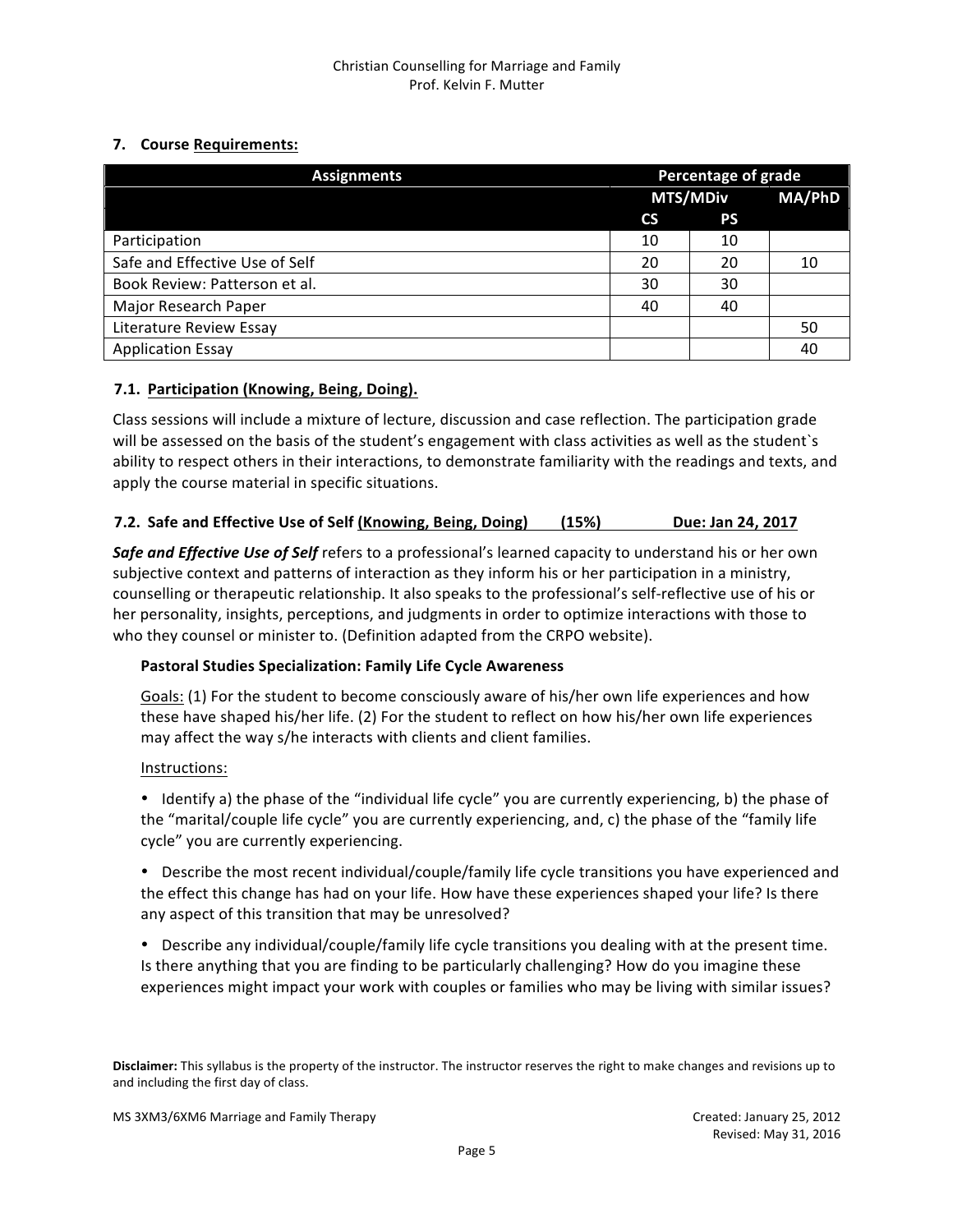#### **Counselling & Spiritual Care Specialization: Genogram Assignment**

Goals: (1) For the student to become consciously aware of his/her own life experiences and how these have shaped his/her life. (2) For the student to reflect on how his/her own life experiences may affect the way s/he interacts with clients and client families. (3) To practice using genograms as a means of obtaining information about a couple or family. (

#### **Instructions:**

Draw a draw a genogram of your family of origin (FOO). Include your spouse if you are married. Include your children if you have any. Obtain as much information about your family of origin as possible. (Consult class handout for guidelines re: format). After you have drawn your genogram, discuss, analyze and interpret it according to the following aspects: (60 % or 10 points for each of the 6 parts)

- $\circ$  Family Structure: State who constitutes the current family of which you are a part. Are deceased members still a part of the emotional system? What about pets?
- $\circ$  Life Cycle Fit: Look at ages at transition periods such as leaving home, marrying, having kids to see if they are normative or not for that period in time. Discuss the fit between spouses, i.e. if one is much older or younger, etc.
- o Pattern Repetition Across Generations: Look at level of needs, repeated relationship patterns or other patterns that are repeated such as having an offender, mental illness, heart attacks, ministers, teachers, military personnel, emotional cut-offs, or small or large families in each generation.
- $\circ$  Life Events and Family Needs: Track critical events and toxic issues to see if there are anniversary reactions, similar timing (in areas such as sexual abuse), the impacts of ecological events on family needs, coincidences, etc.
- o Relational Patterns and Triangles: Look at dyads, triangles among parents and child, among siblings, in multigenerational context, in affairs, in divorced and blended families, etc.
- $\circ$  Family Balance and Imbalance: identify any potential differences between family groupings with respect to size of family, occupation, finances and other resources, roles, functioning, etc.

Reflect on the information you have gathered. Are there any issues that remain unresolved? How have these experiences shaped your life? Is there anything that you find to be particularly challenging? How do you imagine these experiences might impact on your approach to working with couples or families who may be living with similar issues?

**Written Format:** Submit a one-page 3-4 generation genogram and a brief reflection on the above questions/topics. Highlight the salient features and insights derived by yourself. Be sure to identify intergenerational influences.

Grading: Papers will be graded on the basis of (a) the student's ability to identify patterns of relationship within their family of origin, (b) the student's ability to identify and discuss the effect of key events (familial, societal, etc.) on the life of their family, and (c) the student's reflection on the potential value and/or possible shortcomings of using this tool in their work.

Disclaimer: This syllabus is the property of the instructor. The instructor reserves the right to make changes and revisions up to and including the first day of class.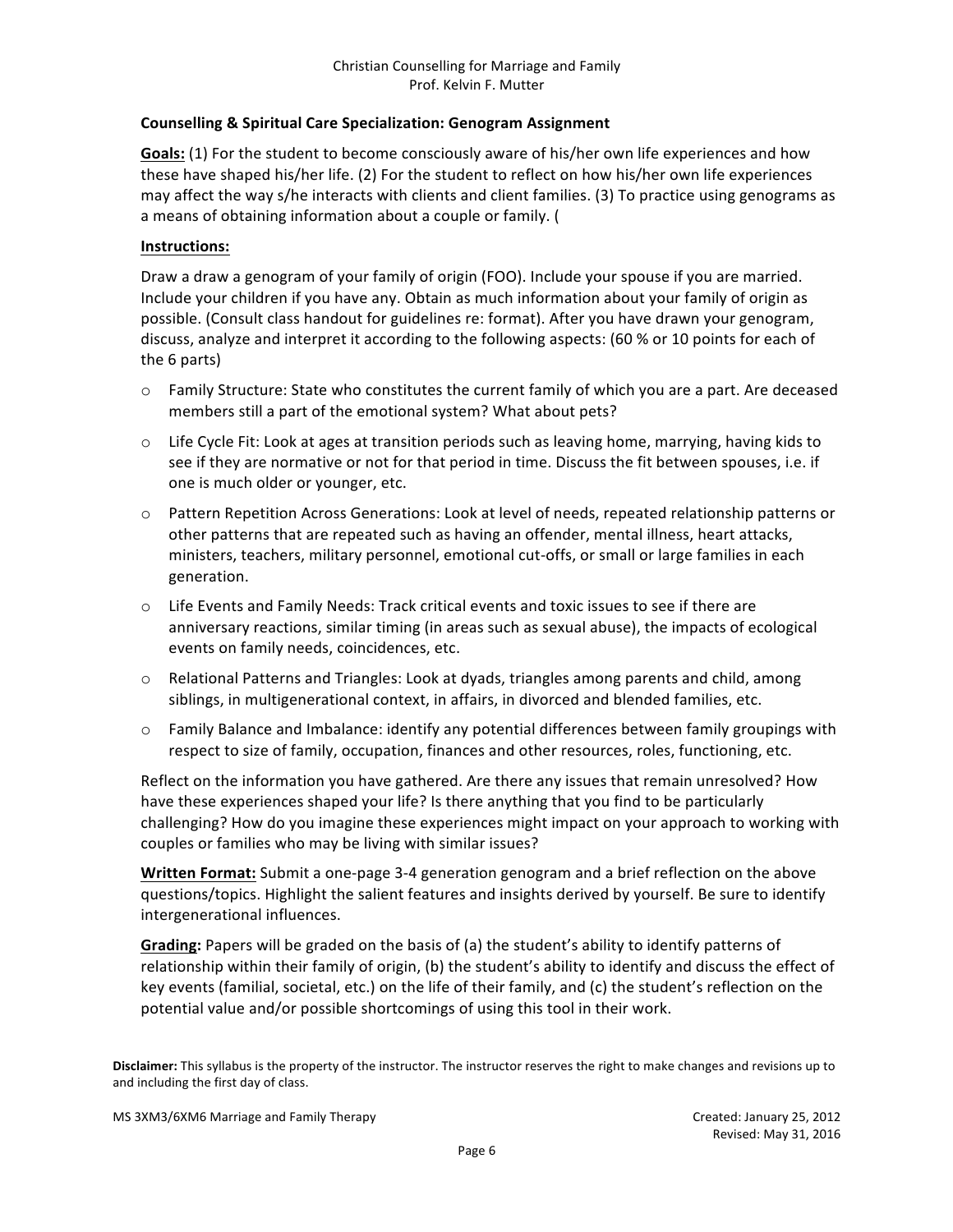#### **7.3.MTS/MDiv Programs**

# **7.3.1. Review of** *Essential Skills in Family Therapy* **(30% of grade) (Due Feb 14, 2017)**

**Goal:** To orient students to the process of counselling couples and families from first contact to completion (Knowing, Doing).

**Instructions:** Read and reflect on Patterson et al. *Essential Skills in Family Therapy: From the First Interview to Termination*. What are the central questions that this book is addressing? How does this book contribute to your understanding of marriage and family therapy? What theoretical perspective do the authors work from? What are their assumptions concerning the process of couple and family therapy or counselling? How does this shape or affect their discussion? Did you find the book to be helpful? Why or why not?

**Written form:** Submit a written critique of the text (2000 words or 8 pages double-spaced) that highlights the perceived strengths or short-comings of this book. Conclude with a brief statement describing how do you envision this text shaping your understanding of a) family, b) marriage, and/or b) marriage/family counselling?

**Grading:** Papers will be graded on the basis of (a) the student's ability to identify and interact with the text, (b) the student's ability to reflect on this text from a counselling perspective, and (c) the student's ability to reflect with insight as to whether this text may be of practical value in his/her ministry.

### **7.3.2. Major Research Paper: (40%) Due: March 28, 2017**

#### **Pastoral Studies Specialization:**

- $\circ$  Research the academic and counselling literature (e.g., academic journals, counselling texts) relating to one of the following topics relevant to the practice of marriage and family counselling in a congregational context:
	- o Counselling couples/families affected by grief and loss, **or**
	- o Counselling families affected by separation, divorce, and remarriage, **or**
	- o Counselling families affected by domestic violence, **or**
	- $\circ$  Counselling couples/families affected by addiction or mental illness (focus on one issue or diagnosis), or
	- $\circ$  Another topic approved by the professor.
- $\circ$  Write an integrative essay (4000 words or 16 pp double-spaced) that focuses on how you might counsel a family who lives with one of these realities. Each essay needs to contain the following elements: a clearly worded introduction that identifies the focus and the intent of the paper; a section that reviews the academic literature relating to this topic, summarizing the key concerns and responses identified within the literature (30-40% of paper); a section that reflects on the topic through the lens of pastoral practice and outlines a possible pastoral counselling response (40-50% of paper); a clearly worded conclusion; and a bibliography.
- $\circ$  Grading: Papers will be graded on the basis of (a) the student's ability to identify and interact with core theme(s) relevant to the issue under discussion, (b) the student's ability to reflect on this issue using both secular sources and pastoral sources, and (c) the student's ability to construct a pastoral understanding for responding to this concern within the context of his/her

Disclaimer: This syllabus is the property of the instructor. The instructor reserves the right to make changes and revisions up to and including the first day of class.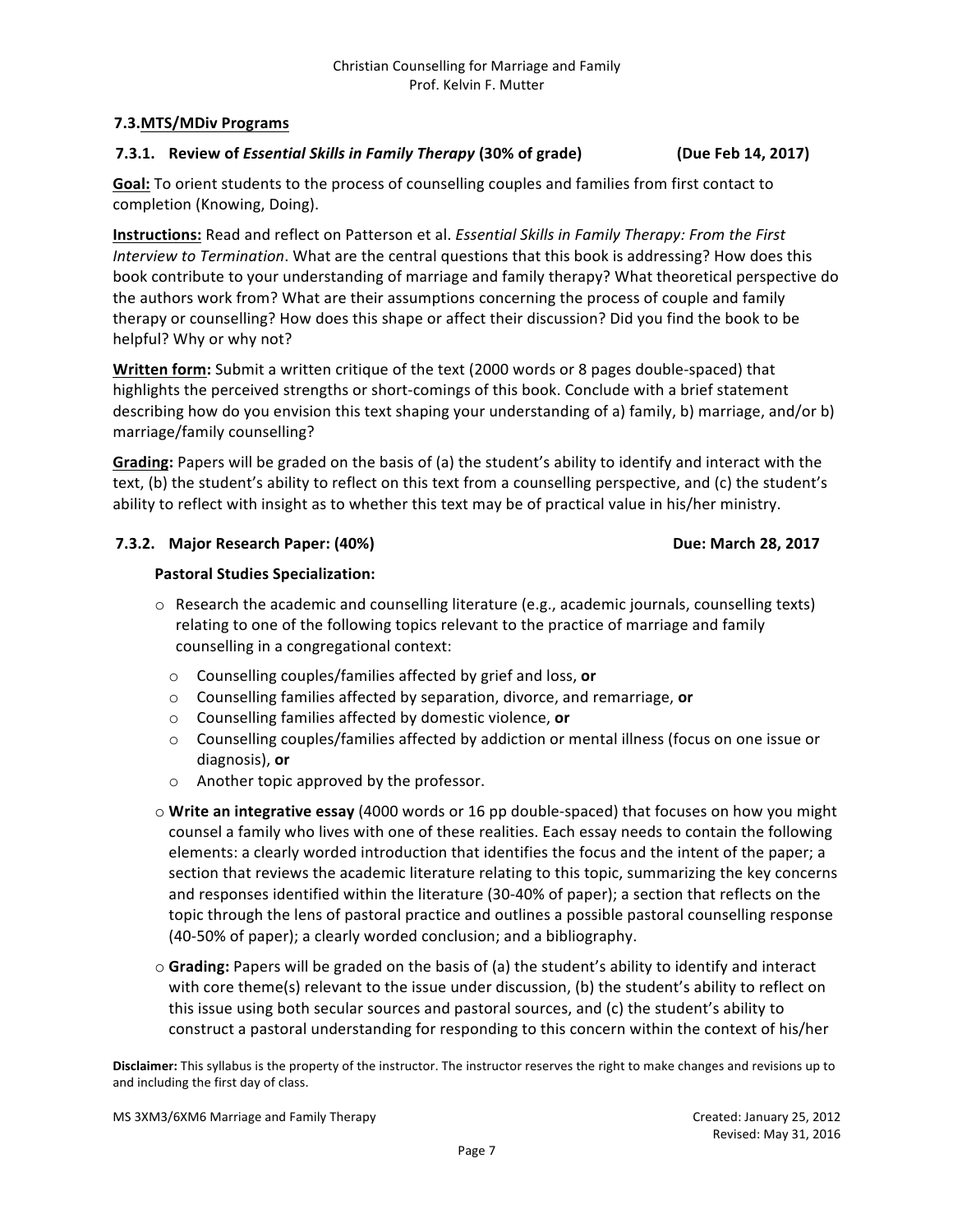ministry.

#### **Counselling & Spiritual Care Specialization: Genogram Assignment (15%) (Due Oct. 19, 2010)**

- $\circ$  Research the academic and counselling literature (e.g., academic journals, counselling texts) relating to one of the following topics relevant to the practice of marriage and family counselling within a spiritual care setting or a counselling practice:
	- o Counselling individuals/families affected by domestic violence, or
	- $\circ$  Counselling couples/families affected by addiction or mental illness (focus on one issue or diagnosis), or
	- $\circ$  Counselling couples/families where one person lives with a developmental limitation: e.g., autism, Down syndrome, fetal alcohol syndrome (focus on one diagnosis), or
	- $\circ$  Counselling couples/families affected by crisis, trauma, cultural transition, poverty (focus on one concern), or
	- $\circ$  Another topic approved by the professor.
- $\circ$  **Write an integrative essay** (4000 words or 16 pp double-spaced) that focuses on how you might counsel a family who lives with one of these realities. Each essay needs to contain the following elements: a clearly worded introduction that identifies the focus and the intent of the paper; a section that reviews the literature relating to this topic, summarizing the key concerns and responses identified within the literature (30-40% of paper); a section that reflects on the topic through the lens of clinical or spiritual care practice and outlines a possible counselling response (40-50% of paper); a clearly worded conclusion; and a bibliography.
- $\circ$  **Grading:** Papers will be graded on the basis of (a) the student's ability to identify and interact with core theme(s) relevant to the issue under discussion, (b) the student's ability to reflect on this issue using secular sources as well as material drawn from the spiritual care and Christian counselling literature, and (c) the student's ability to construct a clinical understanding for responding to this concern.

#### **7.4. MA/PhD Programs**

#### **7.4.1. Literature Review Essay (50% of grade) (Due: March 14, 2017)**

- $\circ$  The student will research the counselling literature (pastoral, Christian, and secular) related to one of the following topics relevant to the practice of marriage and family therapy:
	- $\circ$  Couple formation and marriage preparation programs
	- o Marriage and family enrichment programs
	- $\circ$  Addiction and the family
	- $\circ$  Other topic as agreed upon by the professor
- $\circ$  The student will write and submit a pre-publication draft of what may become a publishable paper that summarizes the "state of the field" with respect to the topic under consideration. This essay is to be 8000 to 10,000 words (33 to 40 pp, double-spaced). These essays are to focus on the historical and current practices of pastoral and Christian counsellors, and secular

Disclaimer: This syllabus is the property of the instructor. The instructor reserves the right to make changes and revisions up to and including the first day of class.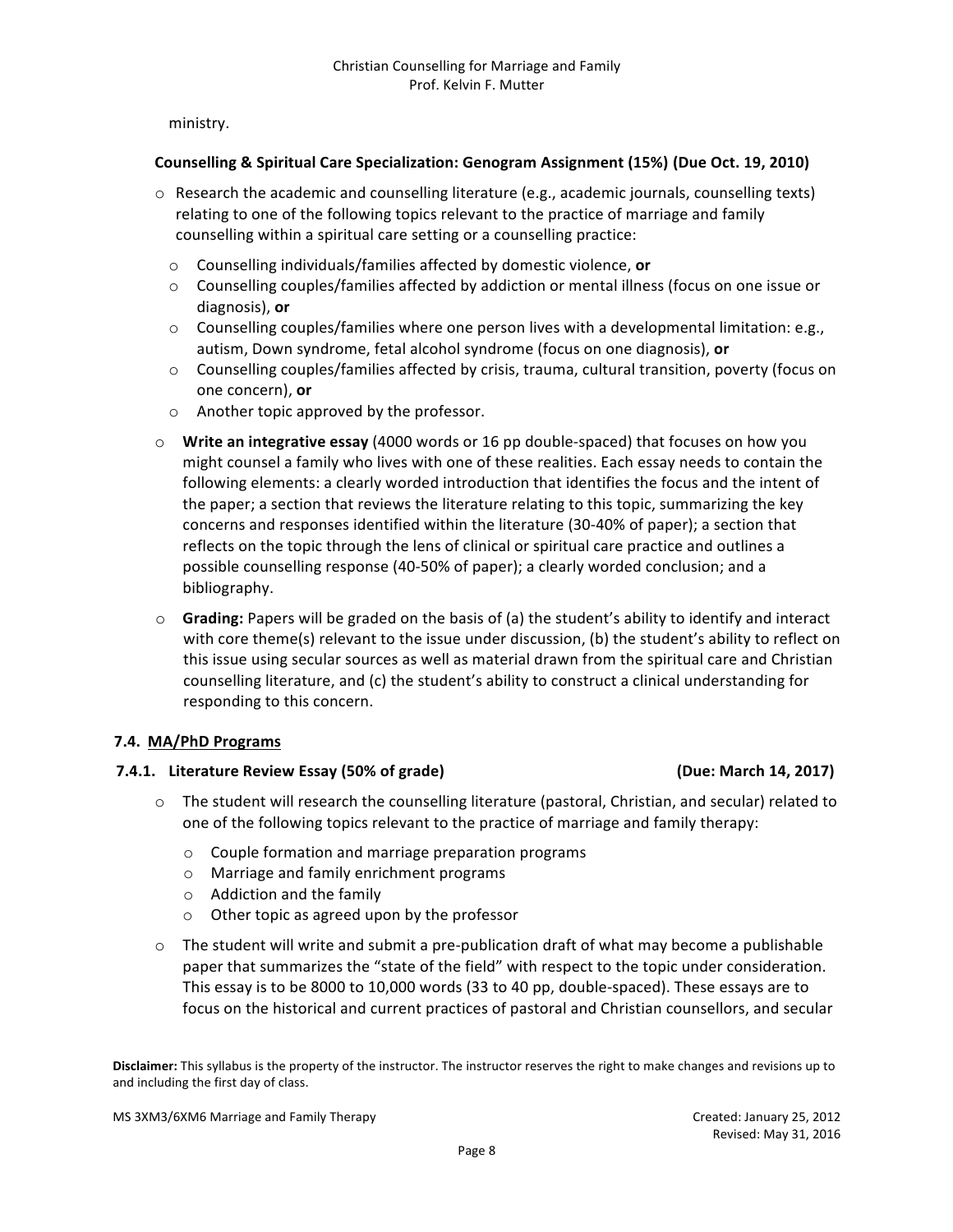counsellors relevant to the identified topic. The essay needs to consider the topic against the backdrop of historical and current secular counselling practices and the research literature.

 $\circ$  Papers will be graded on the basis of (a) the student's ability to identify and interact with core theme(s) relevant to the issue under discussion, (b) the student's ability to reflect on this issue from: historical and contemporary perspectives, secular and faith-based perspectives, and the research literature; and, (c) the student's ability to identify and evaluate the relevant strengths and shortcomings of the pastoral and Christian counselling literature on the topic.

#### **7.4.2.** Application Essay: Design a Support Group) (40% of grade) (Due: April 4, 2017)

- $\circ$  This essay builds on the student's research for the Literature Review Essay.
- o The student will design a 6-session counsellor-led, clergy-led, or peer-support program for use within a faith-based context to help couples or families gain insight and appropriate life skills with respect to the student's research topic. Each session will include the following elements: session goals, a concise introductory essay (750-1000 words) about the topic for the session, an outline for the session that includes any relevant supporting narrative for each portion of the session, copies of any worksheets or handouts that may be used, and a select bibliography of key sources used in designing the session.
- $\circ$  Assignments will be graded on the basis of (a) the student's ability to identify relevant themes and content for this program, (b) the student's ability to create a curriculum that will appeal to a broad range of individuals; and, (c) the student's ability to structure a curriculum that will enhance a couple's or family's ability to function or relate to each other.

#### **8. Course Administration:**

**College Style for Submission of Written Work:** All written work—unless informed otherwise by the professor-is to be submitted in accordance with the *McMaster Divinity College Style Guide for Essays* and Theses, available on the McMaster Divinity College web-site

http://www.mcmasterdivinity.ca/sites/default/files/documents/mdcstyleguide.pdf).

**Statement On Academic Honesty:** Academic dishonesty is a serious offence that may take any number of forms, including plagiarism, the submission of work that is not one's own or for which previous credit has been obtained, and/or unauthorized collaboration with other students. Academic dishonesty can result in severe consequences, e.g., failure of the assignment, failure of the course, a notation on one's academic transcript, and/or suspension or expulsion from the College. Students are responsible for understanding what constitutes academic dishonesty. Please refer to the McMaster University Academic Integrity Policy - http://www.mcmasterdivinity.ca/programs/rules-regulations.

Gender Inclusive Language: McMaster Divinity College uses inclusive language for human beings in worship services, student written materials, and all of its publications. In reference to biblical texts, the integrity of the original expressions and the names of God should be respected. The NRSV and TNIV are examples of the use of inclusive language for human beings. It is expected that inclusive language will be used in chapel services and all MDC assignments.

**Submission of Written Work:** All assignments are due on the day indicated (by email before 5 p.m. of the day due). Late submission of assignments will be deducted one grade point for every late day. With

Disclaimer: This syllabus is the property of the instructor. The instructor reserves the right to make changes and revisions up to and including the first day of class.